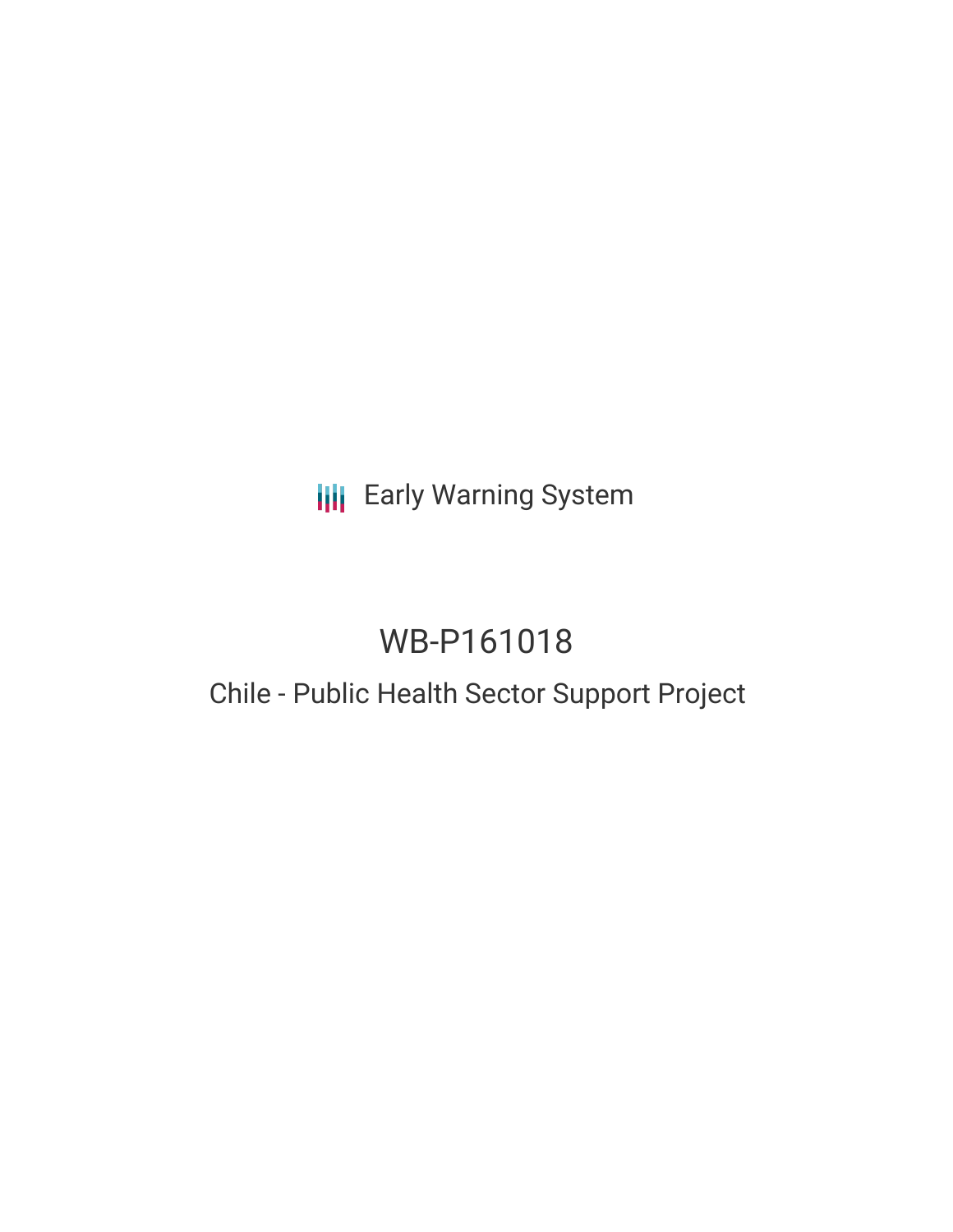

#### **Quick Facts**

| <b>Countries</b>               | Chile            |
|--------------------------------|------------------|
| <b>Financial Institutions</b>  | World Bank (WB)  |
| <b>Status</b>                  | Active           |
| <b>Bank Risk Rating</b>        | B                |
| <b>Voting Date</b>             | 2017-06-08       |
| <b>Investment Amount (USD)</b> | $$80.00$ million |
| <b>Project Cost (USD)</b>      | \$80.00 million  |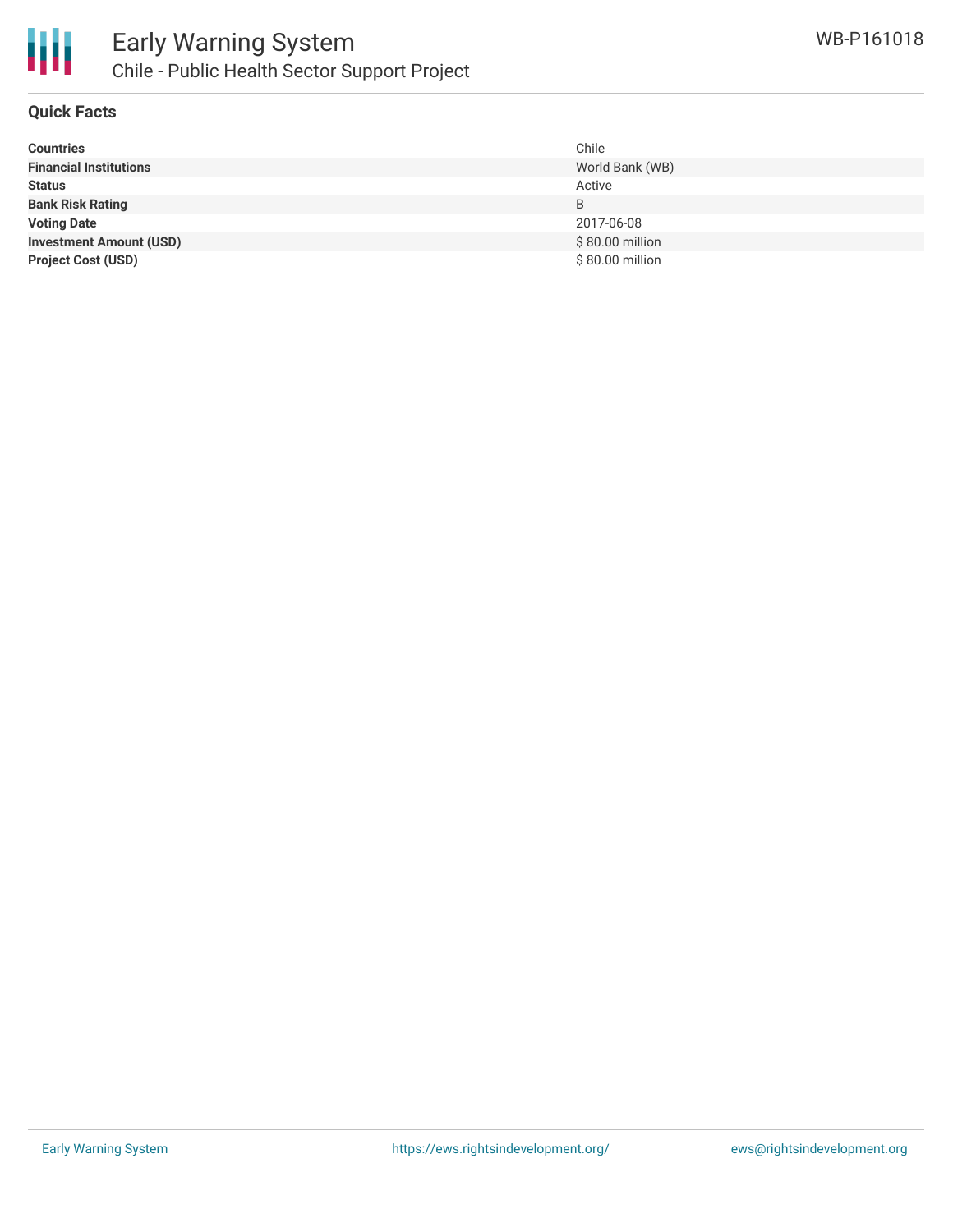

#### **Project Description**

The development objectives of the Public Health Sector Support Project for Chile are to: (i) improve the efficiency of the public health care sector; and (ii) improve the quality of non-communicable diseases-related health care services. The project comprises of three components. The first component will improve the efficiency of public health service delivery networks with a focus on its better integration. It consists of following sub-components: (i) improving the integration of public health care services for patients with non-communicable diseases and chronic conditions; and (ii) improving managerial capacity at the public hospital level. The second component, optimizing the procurement and logistics of drugs and medical supplies in the public sector will support strategic objective 7, strengthening the health sector, (specifically its financing) of the national health strategy. The third component, technical assistance (TA), coordination and monitoring will provide TA activities to generate missing information needed to risk-stratify patients insured by National Public Health Insurance Fund (FONASA), develop management tools, and provide training to health managers and staff that are key to support the implementation of components 1 and 2.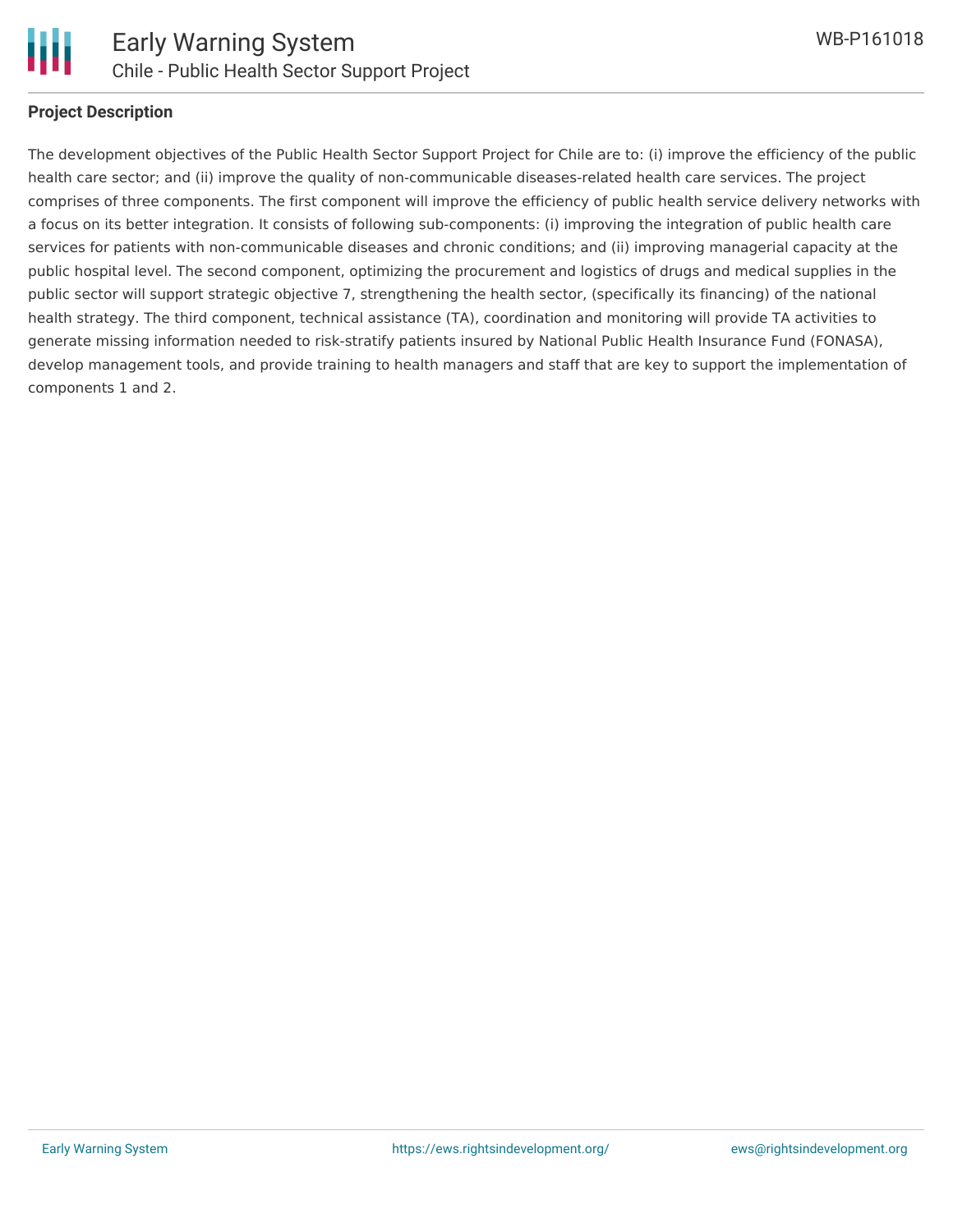

#### **Investment Description**

World Bank (WB)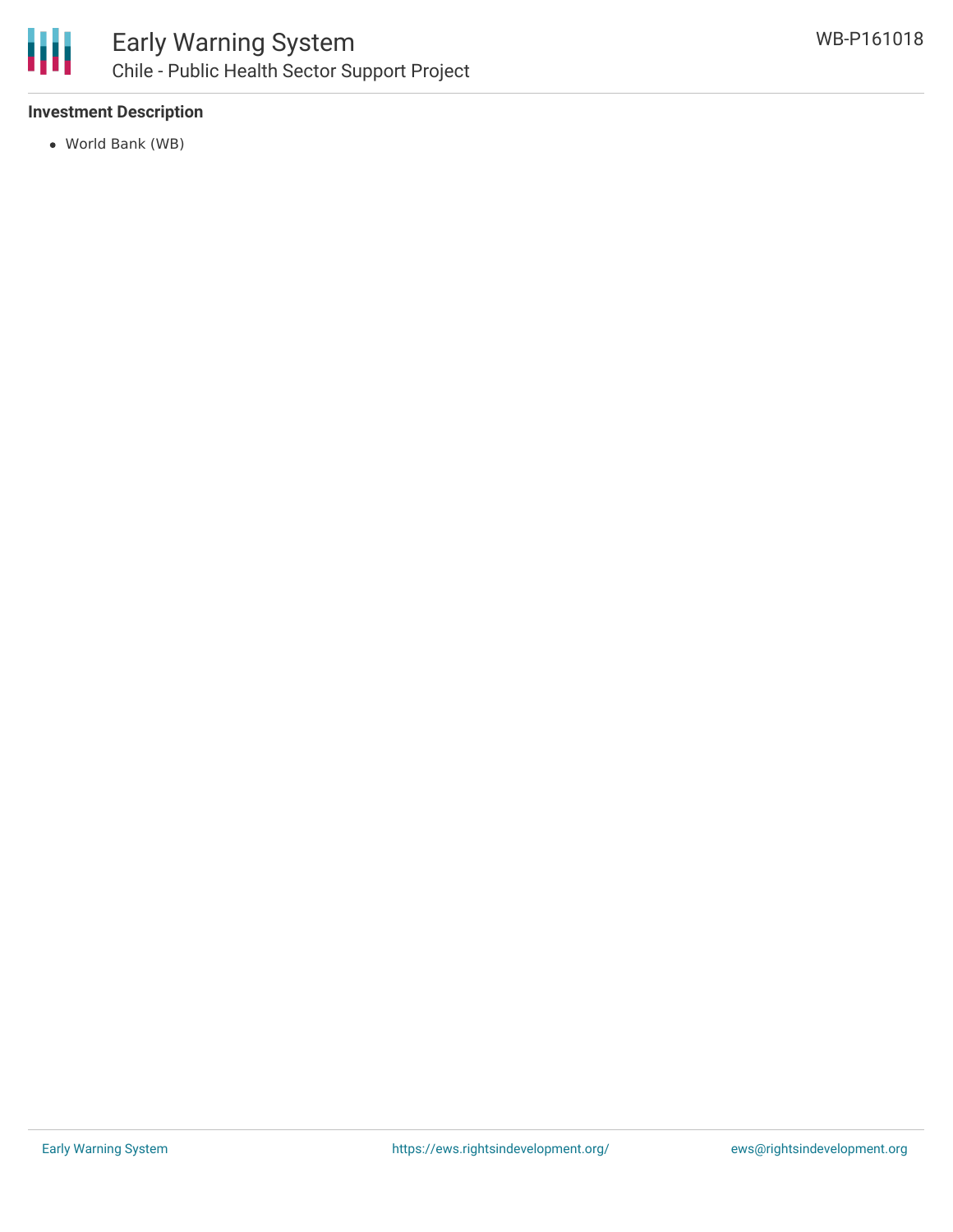

#### **Contact Information**

ACCOUNTABILITY MECHANISM OF WORLD BANK

The World Bank Inspection Panel is the independent complaint mechanism and fact-finding body for people who believe they are likely to be, or have been, adversely affected by a World Bank-financed project. If you submit a complaint to the Inspection Panel, they may investigate to assess whether the World Bank is following its own policies and procedures for preventing harm to people or the environment. You can contact the Inspection Panel or submit a complaint by emailing ipanel@worldbank.org. You can learn more about the Inspection Panel and how to file a complaint at: http://ewebapps.worldbank.org/apps/ip/Pages/Home.aspx.